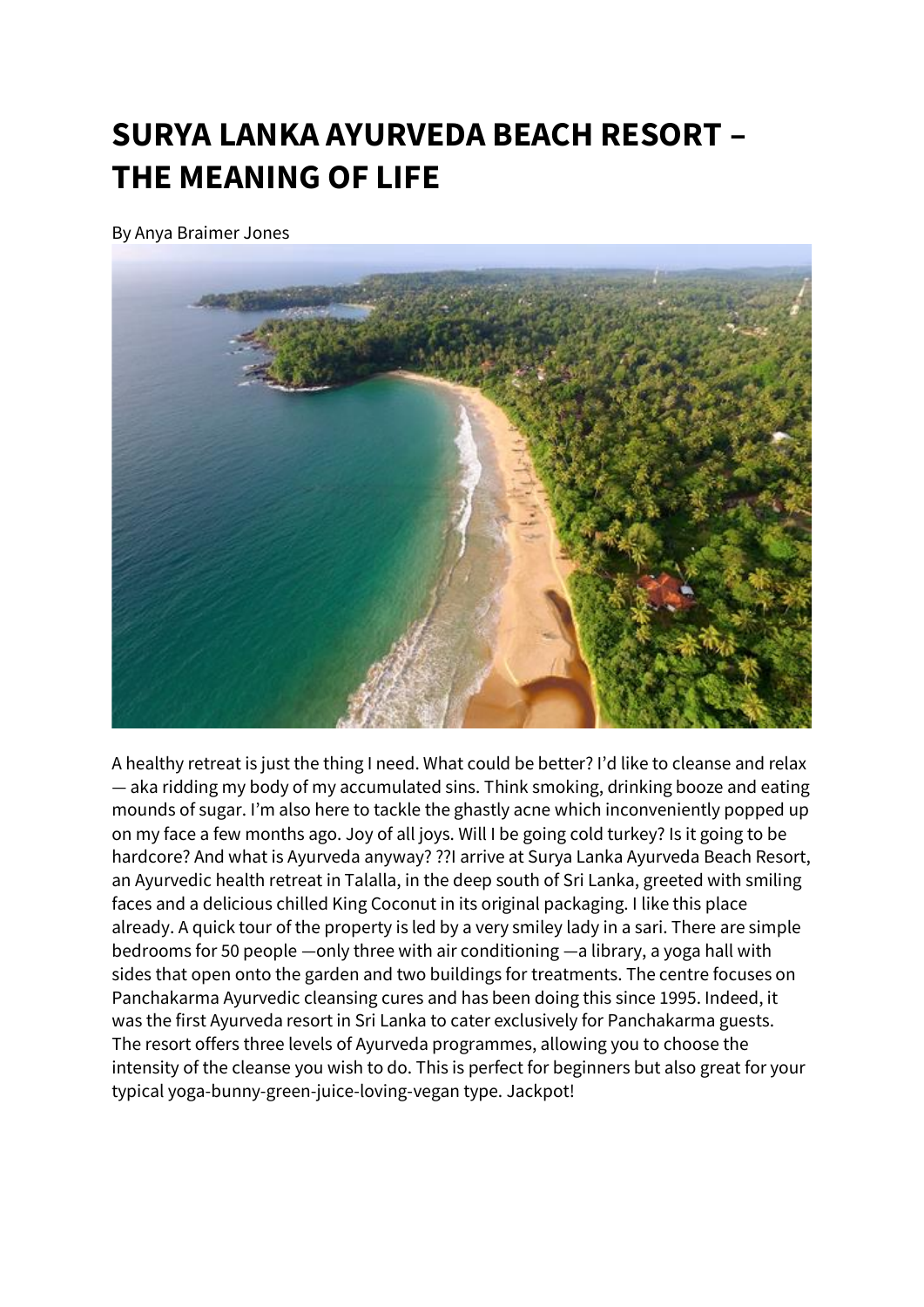

Lunch is under the shade of palm trees. There are buffets for lunch and dinner. It's all Ayurvedic – not the bland, salt-free green stuff I was expecting but instead, a mixture of flavours, textures, sweet, sour and spicy yumminess. I'm a big foodie and am proud to be able to stomach spicy curries like no other Westerner: a surprise to the locals. Luckily, I manage to find hot and hotter among the endless dishes on offer.

I am also astonished by the variety: chicken curry, mango curry, lentil pancakes, avocado mousse, and date cake. Plus a colourful selection of pumpkin curry, fragrant coconut and ginger soup, saffron stained rice, papaya salad, red mountain rice, and shredded coconut salad. A very welcome break from the usual rice, dhal, coconut fish curry and curd for pud that I've become used to during my travels on the island. I could go on. Before I've even had a treatment, the food is what makes Surya Lanka stand out for me – hands down the best grub in Sri Lanka.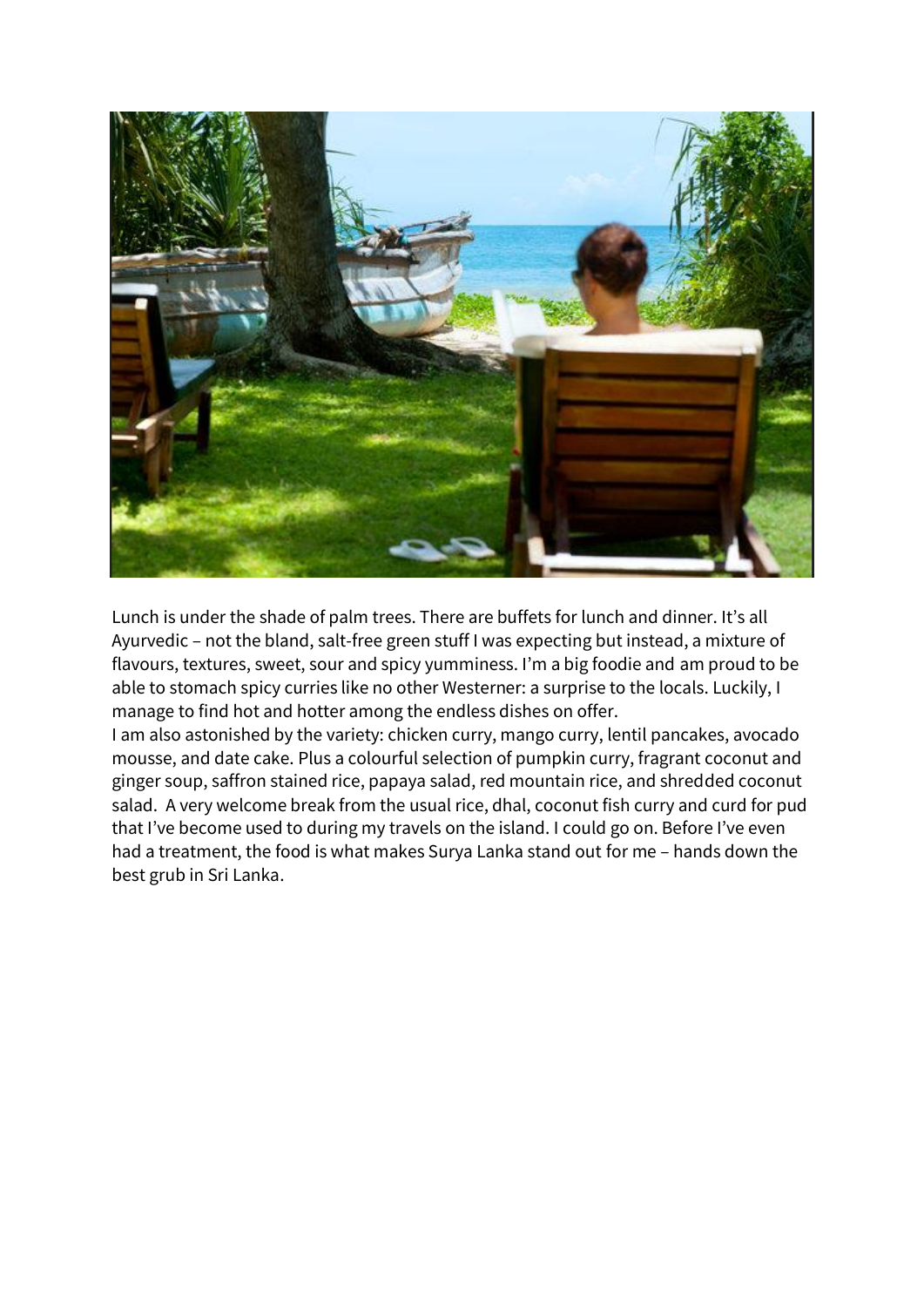

After a leisurely stroll on the beach – a whole 50 yards along a sandy path from my room – I go and sit next to a small medicinal herb garden to wait for my initial consultation with the Ayurvedic doctor. I've read that everything from nutmeg to sandalwood, aloe vera and pineapple may be used in this system of medicine. And I am eager to discover how this array of plants might possibly help me. I understand that they're also going to diagnose my doshas (or humours) —whether I'm big on wind (Sanskrit v?ta), bile (pitta) or phlegm (kapha), and in what balance. (It turns out that I'm a fiery pitta with less of the others, since you ask.)

After a brief chat, the sari-clad doctor checks my pulse, tongue, and heart rate and —lo and behold! — informs me that I am healthy. For a hypochondriac of my calibre, this is confusing news (yet, surprisingly, music to my ears). Luckily she notes one problem, the unmentionables (shhh, spots) on my cheeks. This discovery proves that I'm not 100 per cent a hypochondriac. She starts me on a course of Ayurvedic pills – neither particularly pretty in colour, scent or flavour. But for the sake of scientific research, I am willing to give them a go.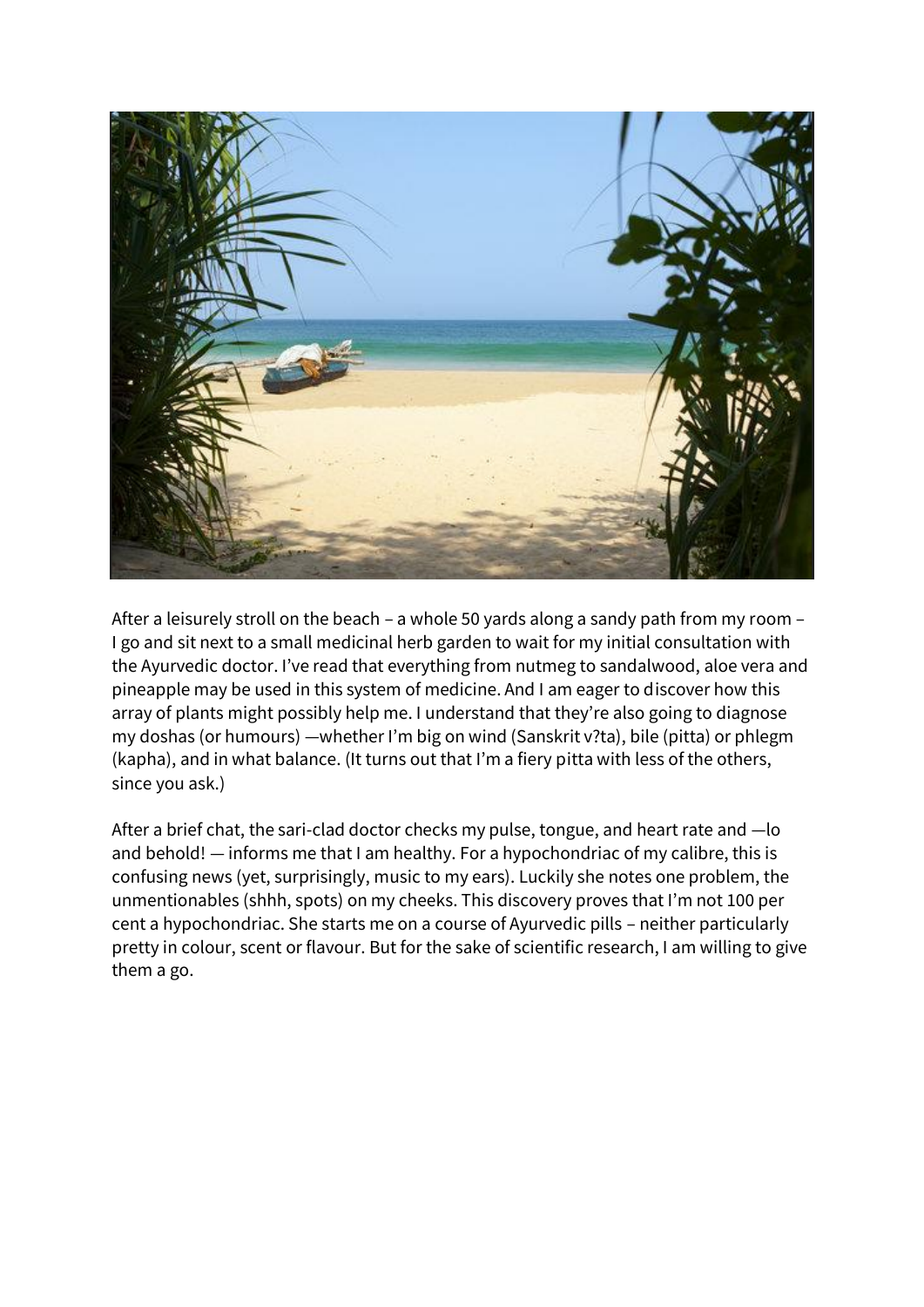

Ayurvedic treatments and medicine have been around for thousands of years, possibly since prehistory. So I don't see why I should question what they're doing or compare their approach unfairly to the antibiotics I've been taking to date. But I am sceptical. Let's call it question mark number one. Nonetheless, I do as I'm told.

The following day, I lie down on a bed with my face looking towards the ceiling fan in the simple, hospital-style cubicle. The therapist begins my Shirodhara treatment – God knows what it is about, but it involves trickling oil onto my forehead and is supposed to help calm a 'busy mind.' Slowly, she begins gently pouring warm oil into my hair, across my temples, gently back and forth – this rocks! I can never shut up my mind – nor my mouth for that matter – but suddenly I feel at peace, at one with nature, and even the crashing sound of the waves outside the window starts slowly to recede.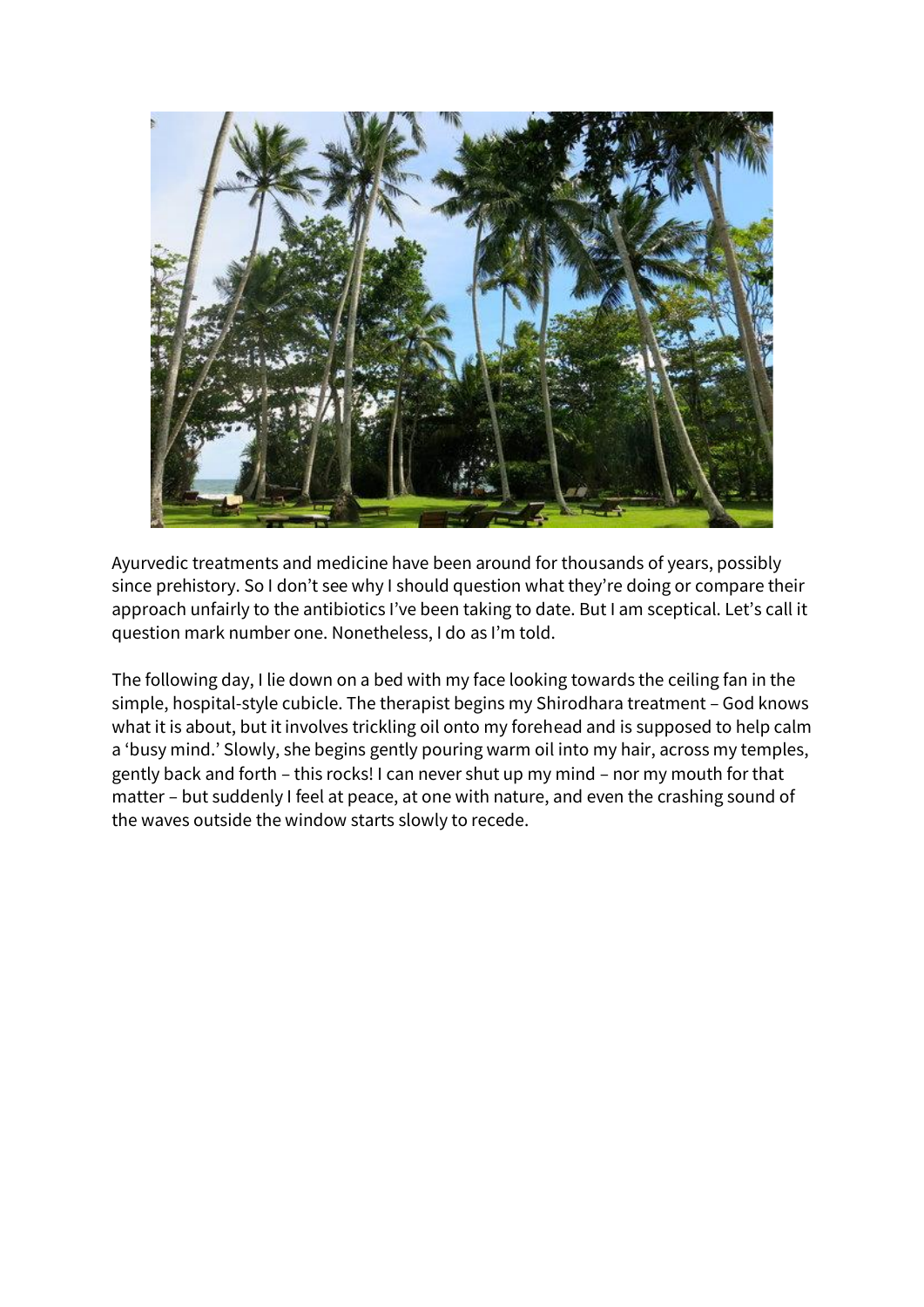

My next treatment is a facial. Let's call this question mark number two. She starts with a gentle exfoliation, then places what feels like gauze over my face and begins painting on a cream. I'm sure that I can smell some sort of curd mixed with a herbal concoction, and I start to laugh. It smells like the leftovers of yesterday's lunch and is very unlike my usual chemical peels, clay masks and rose-water steams. I ask her what she's using. "Milk mixed with various herbal powders," she replies. Right ho....

The following day, I'm welcomed back for my 'HBS.' Unsure as to what I am about to experience, I lie down gingerly on the couch. The therapist begins by wiping a warm cloth over my face, arms, legs and even my feet. Next a handful of warm, nutty oil is rubbed into my skin: heavenly. The pressure is perfect; the fragrance spot on. The whole experience is 10/10. Incidentally, 'HBS' —I discover —stands for 'head, body, steam.'